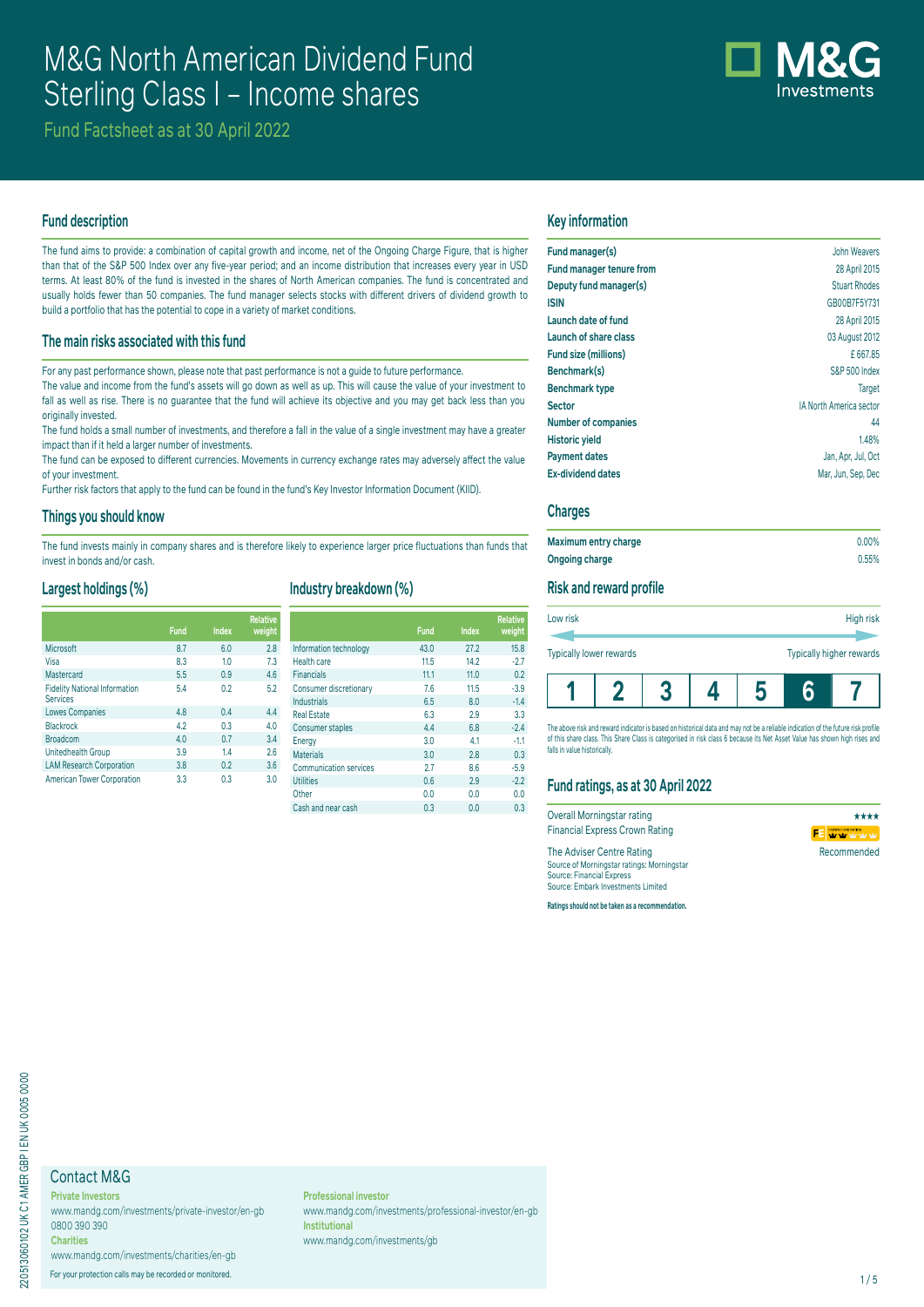# **Fund codes and charges**

|                    |              |                   |                 | <b>Share class launch</b> | Ongoing    |                       | <b>Minimum</b><br><i>initial</i> | <b>Minimum</b><br>top up |
|--------------------|--------------|-------------------|-----------------|---------------------------|------------|-----------------------|----------------------------------|--------------------------|
| <b>Share class</b> | <b>ISIN</b>  | <b>Bloomberg</b>  | <b>Currency</b> | date                      | charge     | <b>Historic yield</b> | investment                       | investment,              |
| Sterling A Acc     | GB0030926843 | <b>MGSAGNALN</b>  | <b>GBP</b>      | 18/12/1972                | $0.95\%$ * | 0.51%                 | £500                             | £100                     |
| Sterling A Inc     | GB0030926736 | <b>MGSAGNILN</b>  | <b>GBP</b>      | 28/03/1977                | $0.95\%$ * | 1.49%                 | £500                             | £100                     |
| Sterling   Acc     | GB00B7565G26 | <b>MGAMSIALN</b>  | <b>GBP</b>      | 03/08/2012                | $0.55\%$ * | 0.91%                 | £500,000                         | £10,000                  |
| Sterling I Inc     | GB00B7F5Y731 | <b>MGAMSILLN</b>  | <b>GBP</b>      | 03/08/2012                | $0.55\%$ * | 1.48%                 | £500,000                         | £10,000                  |
| Sterling I-H Acc   | GB00BJXT4930 | <b>MGNAGIH LN</b> | <b>GBP</b>      | 06/12/2019                | $0.58\%$ * | 0.94%                 | £500,000                         | £10,000                  |
| Sterling I-H Inc   | GB00BJXT6X13 | <b>MGNAGIH LN</b> | <b>GBP</b>      | 06/12/2019                | $0.58\%$ * | 1.62%                 | £500,000                         | £10,000                  |
| Sterling R Acc     | GB00B57X0X93 | <b>MGAMSRALN</b>  | <b>GBP</b>      | 03/08/2012                | $0.80\%$ * | 0.67%                 | £500                             | £100                     |
| Sterling R Inc     | GB00B6SK8985 | <b>MGAMSRILN</b>  | <b>GBP</b>      | 03/08/2012                | $0.80\%$ * | 1.49%                 | £500                             | £100                     |
| Sterling X Acc     | GB0031950008 | <b>MGAMEXALN</b>  | <b>GBP</b>      | 01/10/2002                | $0.95\%$ * | 0.51%                 | £500                             | £100                     |
| Sterling X Inc     | GB0031949661 | <b>MGAMEXILN</b>  | <b>GBP</b>      | 01/10/2002                | $0.95\%$ * | 1.49%                 | £500                             | £100                     |

Any ongoing charge figure with "indicates an estimate. The ongoing charge figure may vary from year to year and excludes portfolio transaction costs. The charges are mostly, if not exclusively, the Annual Charge which may fund's Key Investor Information Document (KIID). The fund's annual report for each financial year will include details on the exact charges made. Please go to www.mandg.co.uk/literature to view the Costs and charges injust

## **Capitalisation breakdown (%)**

|                           | <b>Fund</b> | Index | <b>Relative</b><br>weight |
|---------------------------|-------------|-------|---------------------------|
| Mega cap (> \$50bn)       | 80.6        | 78.3  | 2.4                       |
| Large cap (\$10 - \$50bn) | 13.3        | 21.1  | $-7.8$                    |
| Mid cap (\$2 - \$10bn)    | 5.8         | 0.6   | 5.2                       |
| Small cap (< \$2bn)       | 0.0         | 0.0   | 0.0                       |
| Cash                      | 0.3         | 0.0   | 0.3                       |

### **Single year performance (5 years)**

| <b>From</b>                    | 01/05/21 | 01/05/20 | 01/05/19 | 01/05/18 | 01/05/17 |
|--------------------------------|----------|----------|----------|----------|----------|
| То                             | 30/04/22 | 30/04/21 | 30/04/20 | 30/04/19 | 30/04/18 |
| Sterling I Income              | 12.6%    | 30.5%    | $1.0\%$  | 19.4%    | 9.6%     |
| S&P 500 Index                  | 10.5%    | 33.0%    | 4.2%     | 19.9%    | 6.4%     |
| Annual performance 2021: 30.5% |          |          |          |          |          |

#### **Performance over 5 years**



#### **Past performance is not a guide to future performance.**

rerrormance comparison: The benchmark is a target which the Thing season outperform. The modern as the personal man and the modern and the modern and the modern and the modern and the modern and the modern and the modern a constituents.

**Source: Morningstar, Inc and M&G, as at 30 April 2022.** Returns are calculated on a price to price basis. Benchmark returns stated in GBP terms.

Performance charts © 2022 Morningstar Inc., All Rights Reserved. The information contained within: (1) is proprietary to Morningstar and/or its content providers; (2) may not be copied or distributed; and (3) is not warranted to be accurate, complete or timely. Neither Morningstar nor its content providers are responsible for any damages or losses arising from any use of this information.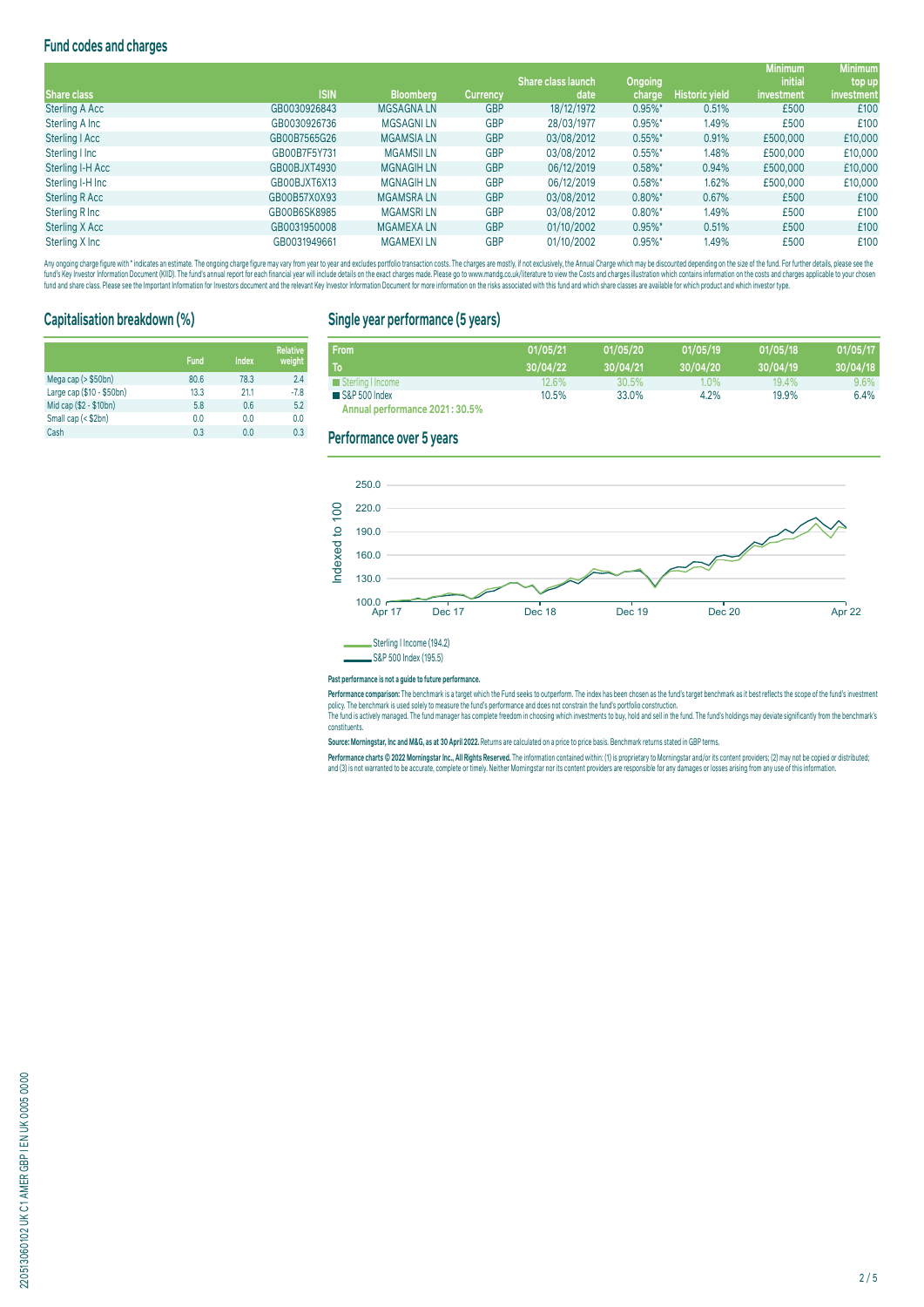#### **ESG Integrated funds**



Funds that integrate financially material ESG data into the risk management and decision-making process, as well as our company-wide exclusions (cluster munitions and antipersonnel mines). Some strategies may have some additional ESG exclusions.

#### **Approach to responsible investment**

|                                                                                                                                                                                                                                | Yes | <b>No</b> | N/A |
|--------------------------------------------------------------------------------------------------------------------------------------------------------------------------------------------------------------------------------|-----|-----------|-----|
| <b>ESG</b> integration                                                                                                                                                                                                         |     |           |     |
| <b>Additional ESG specifications</b>                                                                                                                                                                                           |     |           |     |
| <b>Exclusions</b>                                                                                                                                                                                                              |     |           |     |
| Cluster munitions & anti personnel landmines                                                                                                                                                                                   |     |           |     |
| Other exclusions or restrictions                                                                                                                                                                                               |     |           |     |
| <b>Voting</b>                                                                                                                                                                                                                  |     |           |     |
| Engagement                                                                                                                                                                                                                     |     |           |     |
| District and a substantial problem in the contract of the continues of the contract of the contract of the contract of the contract of the contract of the contract of the contract of the contract of the contract of the con |     |           |     |

Please see glossary for further explanation of these terms

### **ESG Standard Glossary**

**Additional ESG specifications:** In the context of M&G, these are funds managed with an explicit ESG objective, outcome or in accordance with specific ESG criteria, and will have a number of minimum exclusions in place.

**Engagement:** Interaction with company management on various financial and non-financial, including ESG, issues. Engagement allows investors to better understand how a company is undertaking its operations and how it is interacting with its stakeholders, as well as advising on and influencing company behaviour and disclosures where

appropriate. **ESG integration:** Describes the explicit and systematic inclusion of Environmental, Social and Governance factors in investment analysis and investment decisions. It underpins a responsible investment approach, and allows investors to

better manage risk and generate sustainable, long-term returns.

**Exclusions:** The exclusion or restriction of investments based on the sector in which they operate, the products or services they provide or for other specific criteria, i.e. they are deemed to be in breach of the United Nations Global Compact principles on human rights, labour the environment and anti-corruption.

**Voting:** As the partial owners of a company, shareholders have the right to vote on resolutions put forward at a company's annual general meeting. These resolutions include the re-election of directors, executive remuneration and business strategy, among others, and may include resolutions put forward by shareholders.

# **Climate Metrics**

|                   | <b>Weighted Average Carbon Intensity</b> | Coverage by portfolio weight (%) |
|-------------------|------------------------------------------|----------------------------------|
| Sterling I Income | 115.03                                   | 100.04%                          |
| <b>Benchmark</b>  | 152.66                                   | 99.90%                           |
| Source: MSCI      |                                          |                                  |

# **Explanation of our climate metrics**

The Weighted Average Carbon Intensity (WACI) is the metric used to report our funds' carbon emissions. It is a measure of how much CO2 is being emitted per US\$ million of sales by each company that the fund invests in. This can be used to determine the likely effect a company is having on the environment. It can also help to compare the impact different companies have on the environment, and to compare companies against the broad market or the financial benchmark for the fund. However, this metric does not take into account the difference in carbon characteristics among sectors.

The WACI metric is one of many greenhouse gas emissions data points, each offering a different aspect of analysis on climate impact. M&G have selected this metric as it is applicable to multi-asset, equity and fixed income funds and it is aligned to the recommendations from the Taskforce for Climate Related Financial Disclosures (TCFD). It has also been chosen to align with M&G's groupwide target of transparency when it comes to the disclosure of climate emissions.

At M&G we currently use MSCI as our main third-party data provider for carbon intensity data as we consider its coverage to be the broadest of the current providers. As with any mass data collection, there are methodology limitations; this also applies to MSCI. We make every effort to check its data and are currently building our own tools which will use a variety of data sources to gather and map the carbon emissions of our funds. For the avoidance of doubt, this fund is not managed to a carbon emission objective and, the benchmark WACI (should funds have a benchmark) has been included for information purposes only.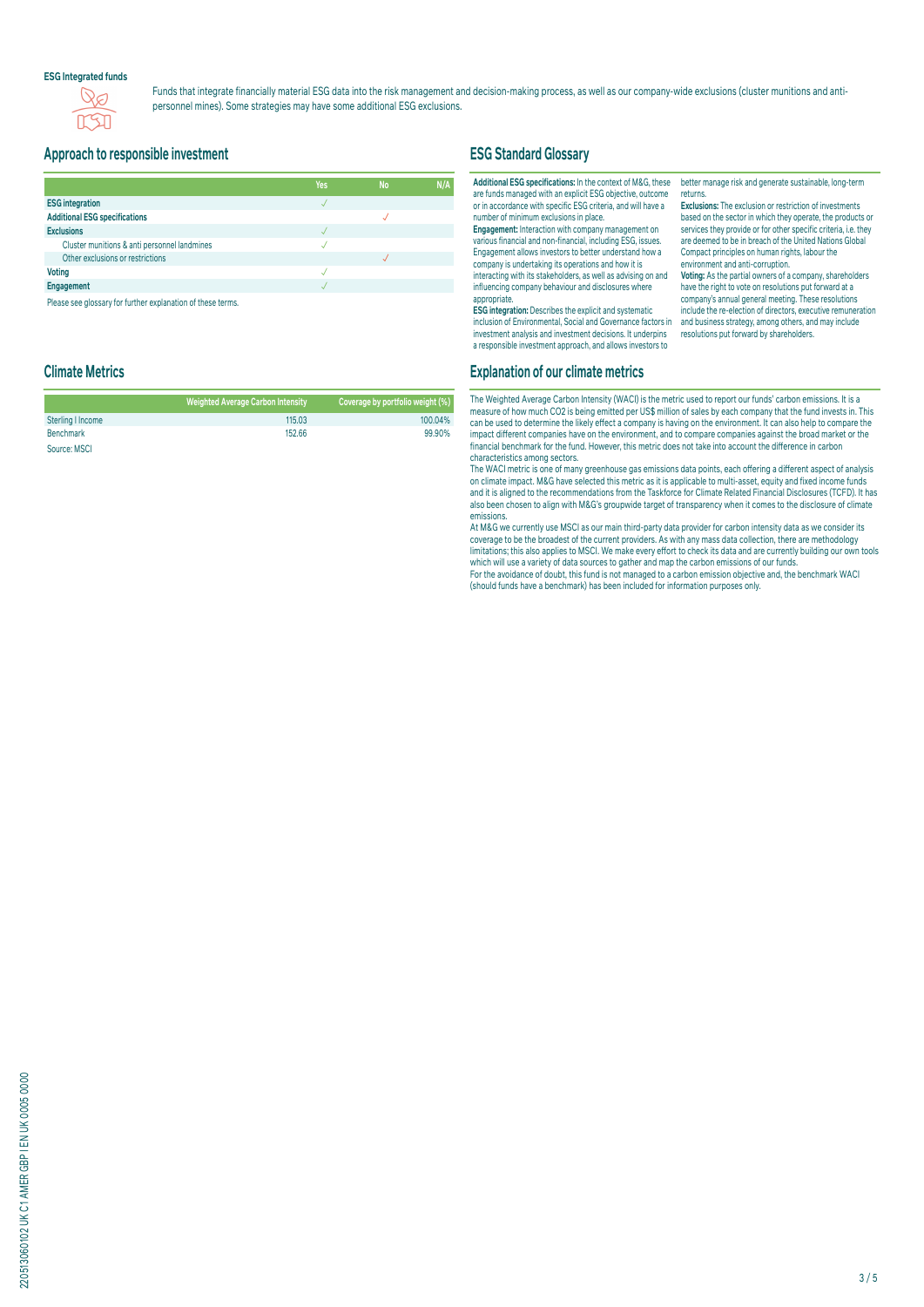# **Important information**

The fund originally launched on 18 December 1972 as the M&G American Fund. On 28 April 2015, the fund's name and objective changed and it is now called the M&G North American Dividend Fund and we are choosing to use this d

The M&G North American Dividend Fund is a sub-fund of M&G Investment Funds (1).

The Morningstar Overall Rating based on the fund's Sterling Class I shares. Copyright © 2022 Morningstar UK Limited. All Rights Reserved. Ratings should not be taken as recommendation.

This financial promotion is issued by M&G Securities Limited which is authorised and regulated by the Financial Conduct Authority in the UK and provides ISAS and other investment products. The company's registered office i